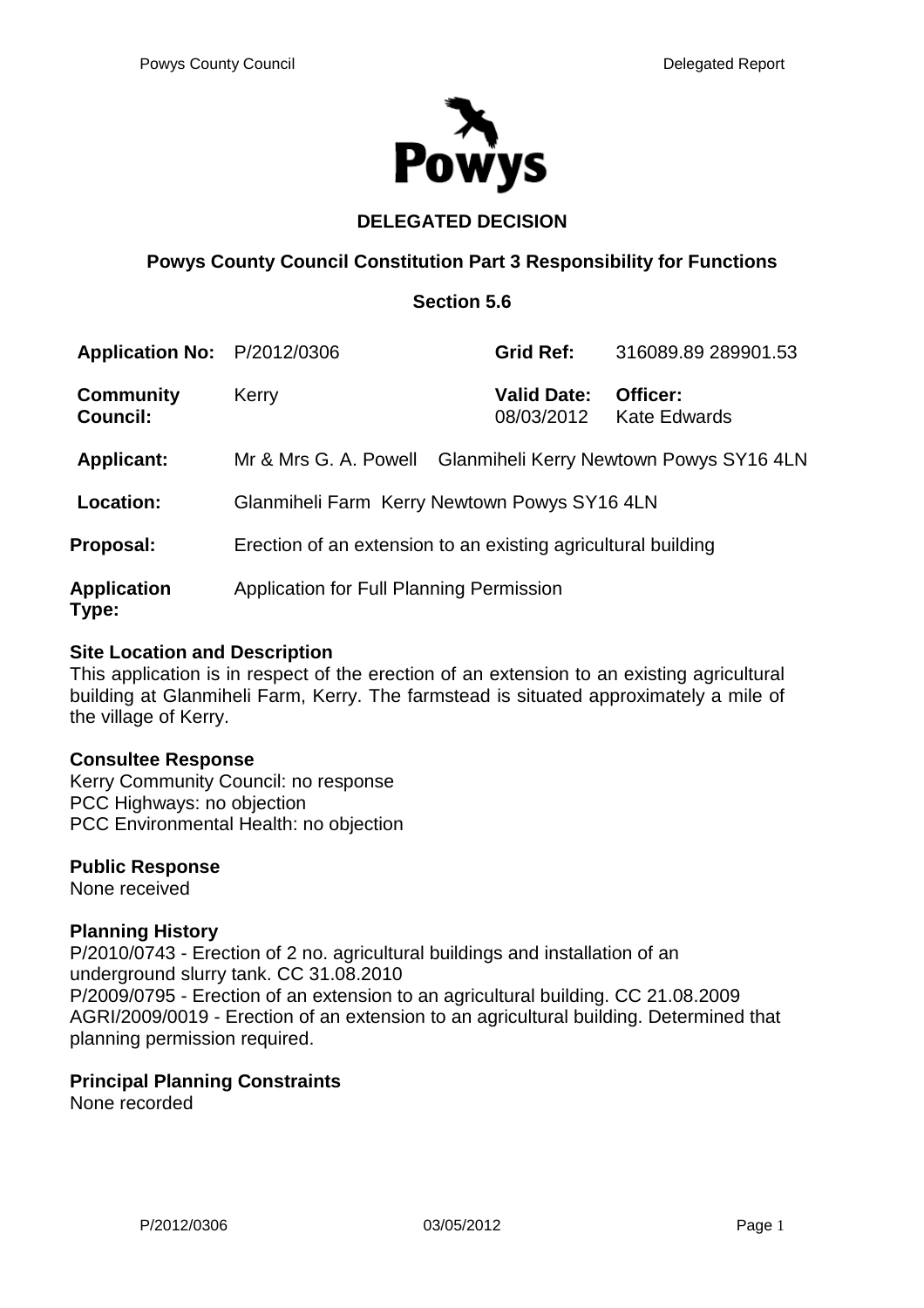# **Principal Planning Policies**

UDP EC9 - Agricultural Development UDP ENV 2 - Safeguarding the Landscape UDP GP1 - Development Control

RDG=Powys Residential Design Guide NAW=National Assembly for Wales TAN= Technical Advice Note UDP=Powys Unitary Development Plan, MIPPS=Ministerial Interim Planning Policy Statement

### **Officer Appraisal**

In considering this application, policy EC9, Agricultural Development has been taken into account. This policy seeks to reduce the visual impact of buildings by encouraging proposed buildings to be grouped with existing buildings, using appropriate materials and insisting on additional landscaping.

The proposed extension will be constructed to the south-west end of an existing agricultural building for use as a dry mixed manure store. The extension will comprise 8 portal steel bays being 37m in length, 13.7m in width and 8.5m in height to the ridge line. Therefore the extension will add an extra 507m² of floor space. The proposed extension will be of conventional agricultural design with an open fronted steel frame with concrete base walls. It is proposed to use the same dark blue cladding which was agreed under the 2010 permission. The design and materials of the building will complement the existing buildings and are therefore considered to be acceptable.

The existing building was granted planning permission under planning reference P/2010/0743. The buildings adjoin the existing farm complex but are visible from the hamlet of Kerry Sawmills, which is also designated as a conservation area. This proposed extension will not significantly alter the current view from the Sawmills, however in consideration of the cumulative impact of the buildings the applicant has agreed to carry out further landscaping measures to minimise the visual impact. The tree planting conditioned under planning permission P/20102/0743 has already been carried out and the existing earth bund lies to the south west will be retained. The suggested landscaping in relation to this application includes leaving the hedgerow adjacent to the B4368 highway grow to an agreed height and planting further trees in agreed locations within a field within the applicant's ownership on the opposite side of the B4368, between the application site and the Sawmills. Unfortunately, written details of this suggestion have not been submitted during the application process and therefore a condition will be attached in order to control this aspect.

As the proposed use is for dry manure storage consideration has been given to the amenity of neighbouring properties. Although the proposed extension is approximately 50 metres from the barn conversion development within the farmstead, the development is over 300 metres from the nearest dwelling at Kerry Sawmills. In terms of the barn conversion development, at the time of the application the existing farm buildings, which are closer to the barn conversions were not considered to unduly affect the amenity of the proposed dwellings. This application is not considered to exacerbate this situation with a sufficient degree of separation between the developments. In relation to the residents of the Kerry Sawmills, it must be remembered that the farm is an existing use and in the countryside a certain amount of smell and noise has to be accepted by residents. The distance from the Kerry Sawmills leads me to conclude that there will be no unacceptable noise or smell from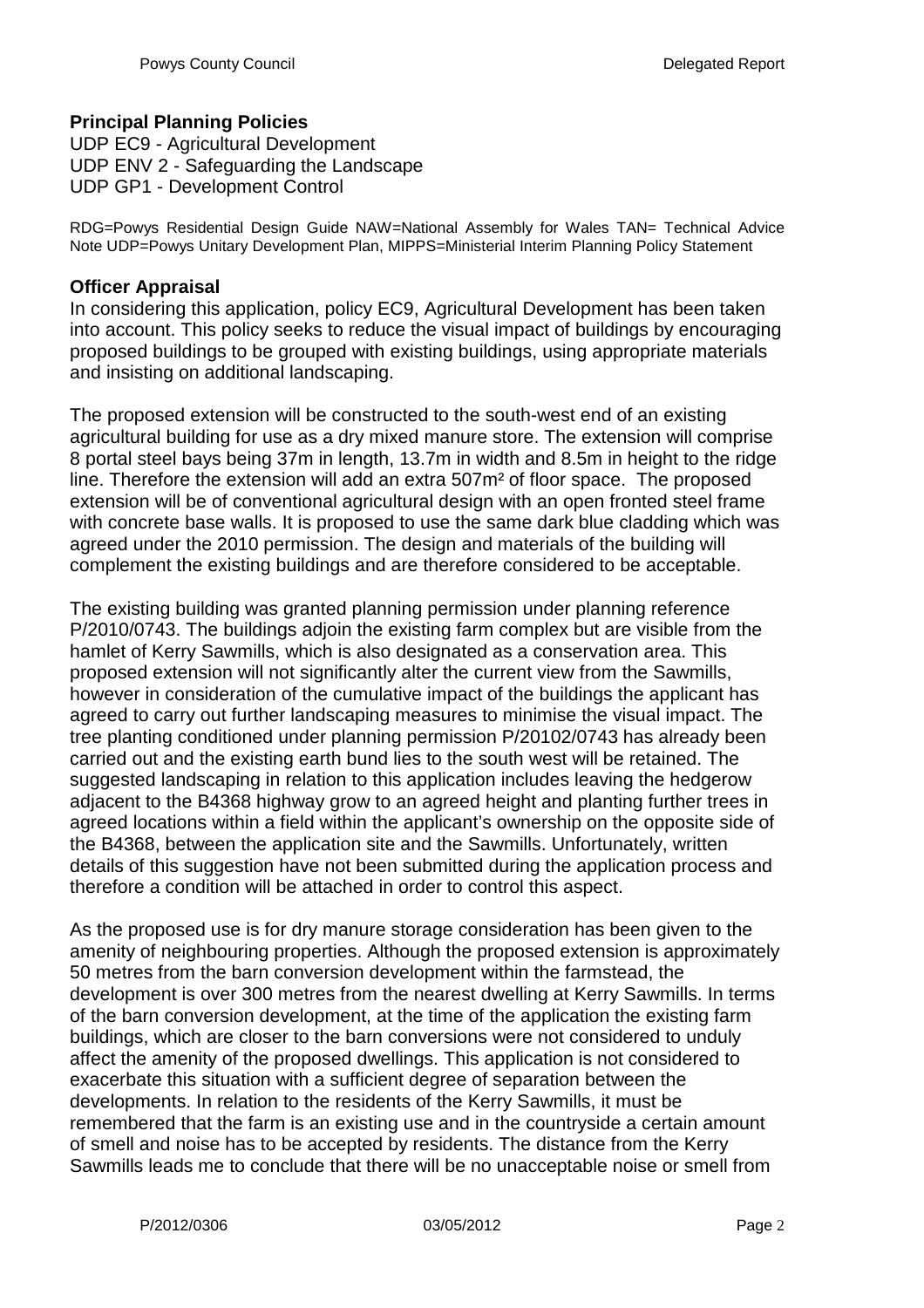the proposed development. In addition, the Environmental Health department has not raised any concerns.

Overall, the proposal is considered to be of an acceptable scale and design and with the use of conditions should not have an unacceptable visual impact upon neighbouring residents or the wider landscape. Therefore, the proposal is recommended for consent subject to the conditions set out below.

### **Decision**

#### Conditional Consent

1. The development to which this permission relates shall be begun no later than the expiration of five years from the date of this permission.

2. The development shall be carried out strictly in accordance with the plans stamped as approved on 2nd May 2012 (drawing no's: CW 6052.04, CW 6052.03).

3. Within one month of the implementation of this permission a landscaping scheme shall be submitted to and agreed in writing by the Local Planning Authority. The submitted design shall include drawings at a scale of 1:200 or 1:500 and a written specification clearly describing the species, sizes, densities and planting numbers.

4. All planting, seeding or turfing comprised in the approved details of landscaping shall be carried out in the first planting and seeding seasons following the occupation of the buildings or the completion of the development, whichever is the sooner, and any trees or plants which within a period of 5 years from the completion of the development die, are removed or become seriously damaged or diseased shall be replaced in the next planting season with others of similar size and species, unless the Local Planning Authority gives written consent to any variation. If any plants fail more than once they shall continue to be replaced on an annual basis until the end of the 5 year defects period.

## **Reasons**

1. Required to be imposed by Section 91 of the Town and Country Planning Act 1990.

2. To ensure adherence to the plans stamped as approved in the interests of clarity and a satisfactory development.

3. To ensure a satisfactory and well planned development and to preserve and enhance the quality of the environment, visual amenity and privacy in accordance with policies GP1 and ENV2 of the Powys Unitary Development Plan.

4. To ensure a satisfactory and well planned development and to preserve and enhance the quality of the environment, visual amenity and privacy in accordance with policies GP1 and ENV2 of the Powys Unitary Development Plan.

#### **Notes**

| Kate Edwards Planning Officer | Date: |
|-------------------------------|-------|